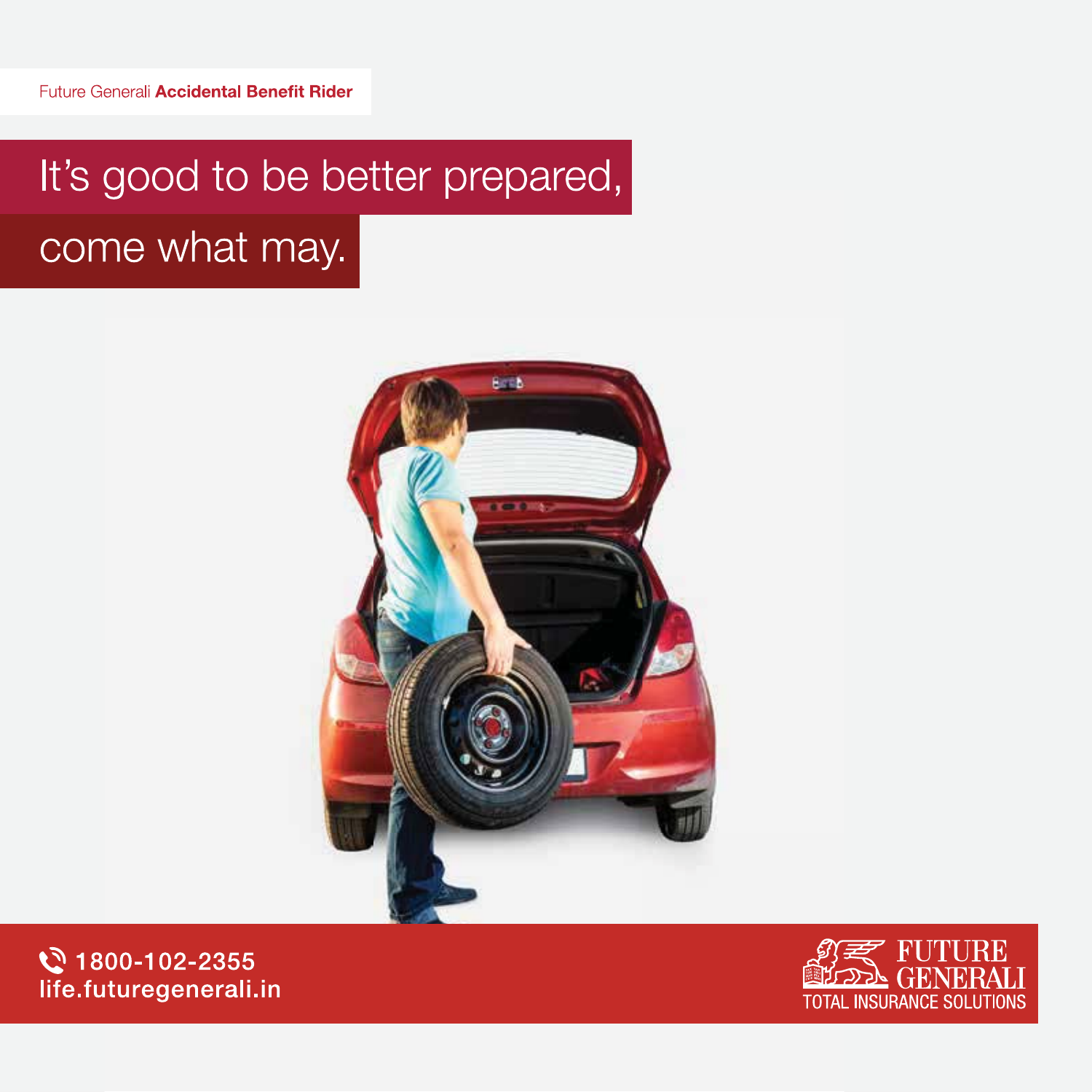### **Future Generali Accidental Benefit Rider**

Life is full of uncertainties; an accident can make a dent to your financial planning. To enhance your financial protection, we present to you an Accidental Benefit cover which you may choose as an additional protection with selected Life Insurance plans of the Company, in order to protect yourself/Your Family against accidental disability or demise.

### **Rider Summary**

| Minimum Entry Age           | 18 years or Minimum Entry Age applicable for base plan whichever is higher                                                                                                                                                                                                                                                                                         |
|-----------------------------|--------------------------------------------------------------------------------------------------------------------------------------------------------------------------------------------------------------------------------------------------------------------------------------------------------------------------------------------------------------------|
| <b>Maximum Entry Age</b>    | 65 years or Maximum Entry Age applicable for base plan whichever is lower                                                                                                                                                                                                                                                                                          |
| <b>Minimum Maturity Age</b> | 23 years or Minimum Maturity Age applicable for base plan whichever is higher                                                                                                                                                                                                                                                                                      |
| <b>Maximum Maturity Age</b> | 75 years or Maximum Maturity Age applicable for base plan whichever is lower                                                                                                                                                                                                                                                                                       |
| <b>Rider Options</b>        | Option 1:- Accidental Death Protection                                                                                                                                                                                                                                                                                                                             |
|                             | Option 2:- Accidental Death and Accidental Total and Permanent Disability Protection                                                                                                                                                                                                                                                                               |
| Minimum Sum Assured         | \$50,000                                                                                                                                                                                                                                                                                                                                                           |
| <b>Maximum Sum Assured</b>  | Maximum Sum Assured applicable for base plan. However, a SA lower than the Sum Assured of the base<br>policy can be offered subject to Board Approved Underwriting Policy.                                                                                                                                                                                         |
| Minimum Rider Term          | 5 years<br>Rider policy term shall not exceed the outstanding base policy term.<br>Rider shall not be offered if the outstanding policy term under the base policy is less than 5 years.                                                                                                                                                                           |
| Maximum Rider Term          | 57 years<br>Rider policy term shall not exceed the outstanding base policy term.<br>Rider shall not be offered if the outstanding policy term under the base policy is less than 5 years.                                                                                                                                                                          |
| Premium Payment Term        | Single Premium, Limited Premium and Regular Premium                                                                                                                                                                                                                                                                                                                |
| <b>Regular Premium Rate</b> | For "Accidental Death Protection" option:- \$0.50 per \$1000 of rider Sum Assured for Regular premium<br>payment term<br>For "Accidental Death and Accidental Total and Permanent Disability Protection" option:- \$0.90 per<br>\$1000 of rider Sum Assured for Regular premium payment term<br>Goods & Services Tax will be added as per the prevailing tax rules |
|                             |                                                                                                                                                                                                                                                                                                                                                                    |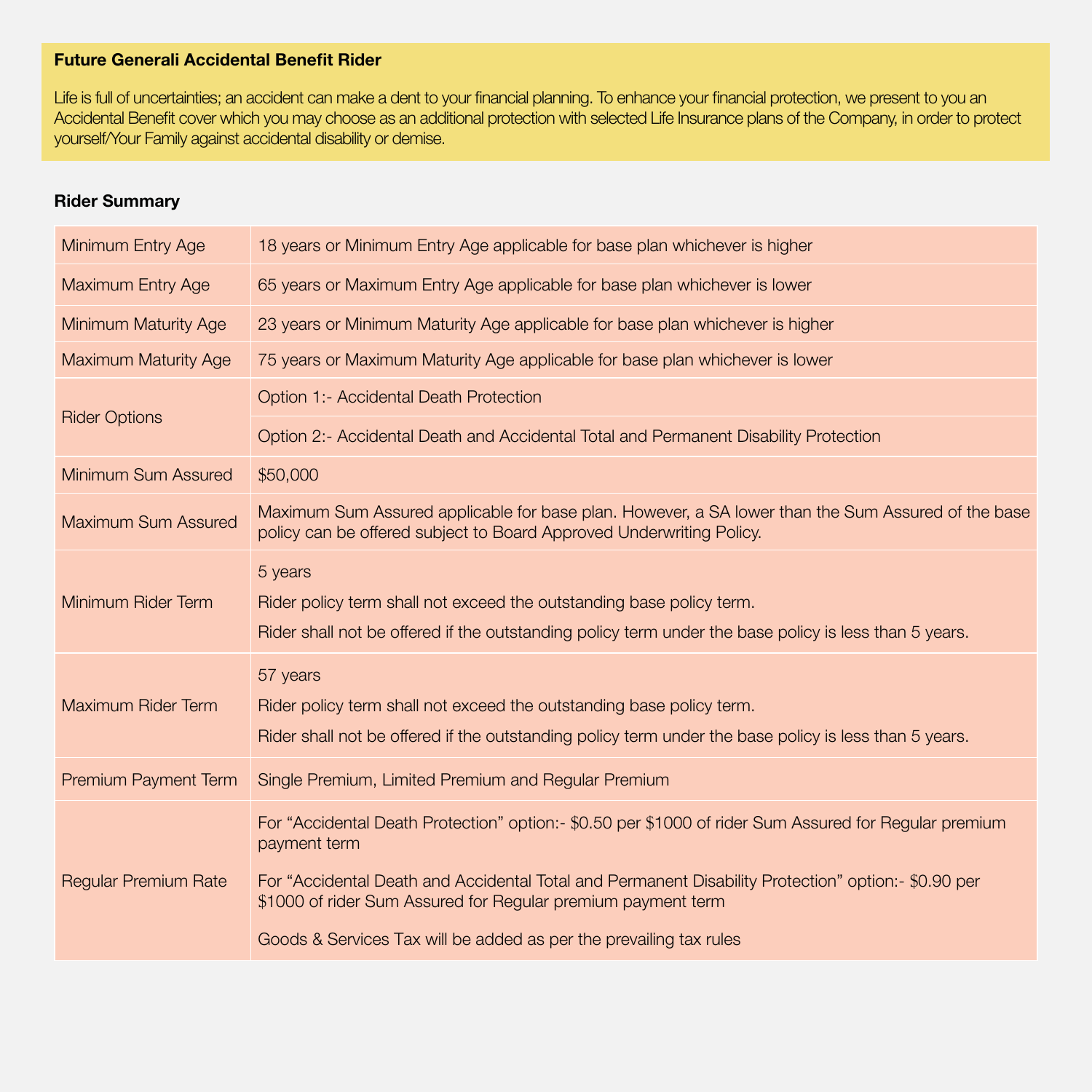### **What are your Benefits?**

| <b>Event</b>                                                                                                                                                                                                                                                                                                                                                                                   | <b>Benefit Amount</b>                                      |  |
|------------------------------------------------------------------------------------------------------------------------------------------------------------------------------------------------------------------------------------------------------------------------------------------------------------------------------------------------------------------------------------------------|------------------------------------------------------------|--|
| <b>Option 1: Accidental Death Protection</b><br>If the life assured shall sustain any bodily injury resulting solely and directly from an<br>accident caused by outward, violent and visible means and such injury shall within a<br>period of 180 days of the occurrence of the accident; solely, directly and independently<br>of all other causes, result in the death of the life assured. |                                                            |  |
| • Accident - An accident means a sudden, unforeseen, and involuntary event caused<br>by external, visible and violent means.                                                                                                                                                                                                                                                                   |                                                            |  |
| • Injury - Injury means accidental physical bodily harm excluding illness or disease<br>solely and directly caused by external, violent and visible and evident means which is<br>verified and certified by a Medical Practitioner.                                                                                                                                                            | Benefit equal to Rider Sum Assured shall<br>be payable.    |  |
| In case the "event" which has caused death due to accident has occurred during the<br>policy term and accidental death occurs after the policy term, the rider benefit shall be<br>payable.                                                                                                                                                                                                    |                                                            |  |
| The rider will terminate immediately on payment of Rider Sum Assured.                                                                                                                                                                                                                                                                                                                          |                                                            |  |
| Option 2: Accidental Death and Accidental Total and Permanent Disability<br><b>Protection</b>                                                                                                                                                                                                                                                                                                  |                                                            |  |
| In case life assured suffers any of the following:                                                                                                                                                                                                                                                                                                                                             |                                                            |  |
| a) Accidental Death Protection: If the life assured shall sustain any bodily injury resulting<br>solely and directly from an accident caused by outward, violent and visible means and<br>such injury shall within a period of 180 days of the occurrence of the accident; solely,<br>directly and independently of all other causes, result in the death of the life assured.                 |                                                            |  |
| • Accident - An accident means a sudden, unforeseen, and involuntary event caused<br>by external, visible and violent means.                                                                                                                                                                                                                                                                   | a) Benefit equal to Rider Sum Assured<br>shall be payable. |  |
| • Injury - Injury means accidental physical bodily harm excluding illness or disease<br>solely and directly caused by external, violent and visible and evident means which is<br>verified and certified by a Medical Practitioner.                                                                                                                                                            |                                                            |  |
| In case the "event" which has caused death due to accident has occurred during the<br>policy term and accidental death occurs after the policy term, the rider benefit shall be<br>payable.                                                                                                                                                                                                    |                                                            |  |
| The rider will terminate immediately on payment of Rider Sum Assured.                                                                                                                                                                                                                                                                                                                          |                                                            |  |
| <b>OR</b>                                                                                                                                                                                                                                                                                                                                                                                      | b) Benefit equal to Rider Sum Assured<br>shall be payable. |  |
| b) Accidental Total and Permanent Disability: On Total and Permanent Disability of the<br>Life Assured due to Accident provided the disability has lasted, without interruption, for<br>at least 180 consecutive days from the date of 1st diagnosis of disability.                                                                                                                            | The benefit is payable in 10 annual<br>instalments.        |  |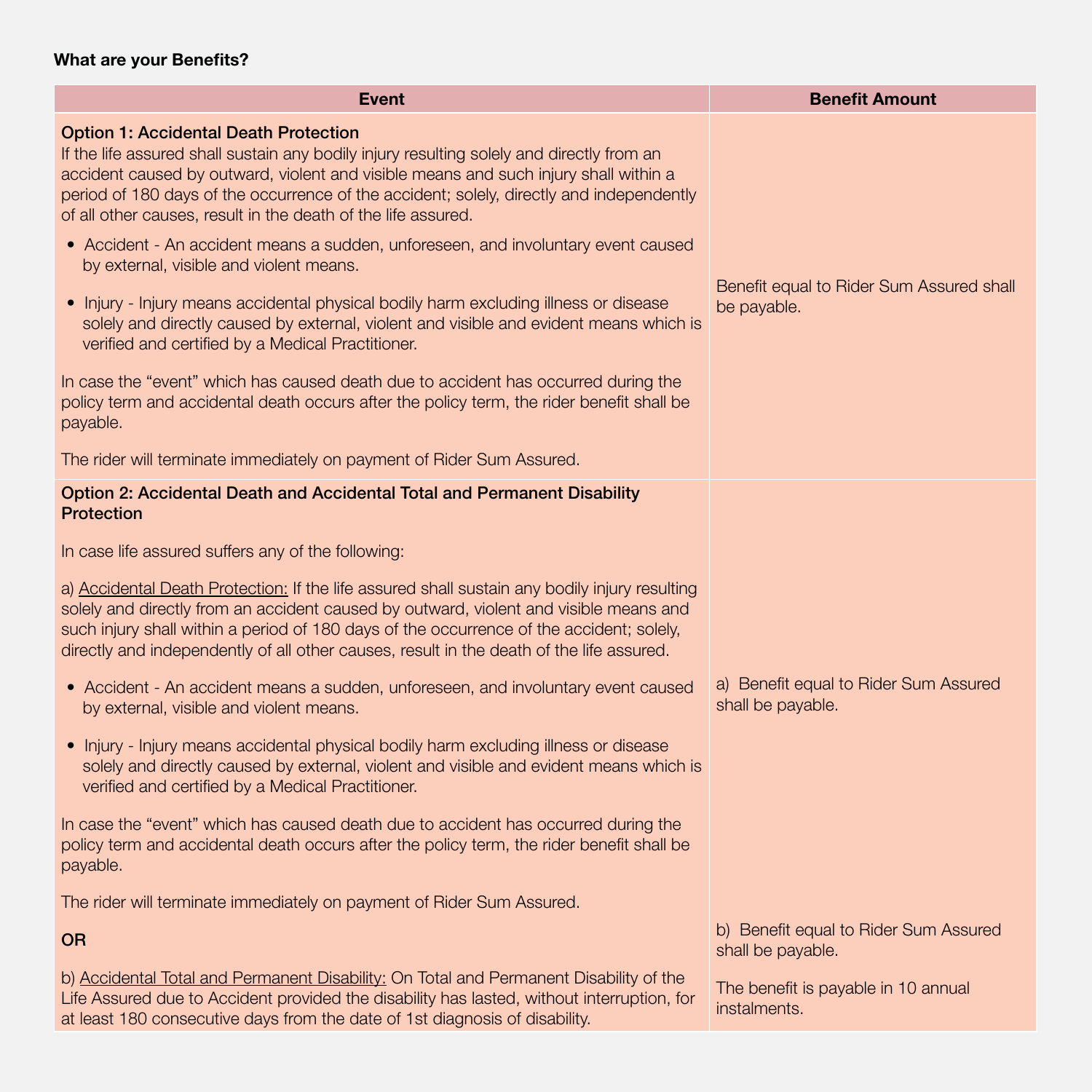| <b>Event</b>                                                                                                                                                                                                                                                                                                                                                                                                                                                                                                                                                                                                                                                                                                                                                                                                                                                                                                                                                                                                                                                                                                                                                                                                                                                                                                                                                                                                                                                                                                                                                                                                                                                                                                                                                                                                                                                                                                                                                                                                                                                                                                                                     | <b>Benefit Amount</b>                                                                                                                                                                                                                                                                                                                                                                                                                                                                                                                                                                                                              |
|--------------------------------------------------------------------------------------------------------------------------------------------------------------------------------------------------------------------------------------------------------------------------------------------------------------------------------------------------------------------------------------------------------------------------------------------------------------------------------------------------------------------------------------------------------------------------------------------------------------------------------------------------------------------------------------------------------------------------------------------------------------------------------------------------------------------------------------------------------------------------------------------------------------------------------------------------------------------------------------------------------------------------------------------------------------------------------------------------------------------------------------------------------------------------------------------------------------------------------------------------------------------------------------------------------------------------------------------------------------------------------------------------------------------------------------------------------------------------------------------------------------------------------------------------------------------------------------------------------------------------------------------------------------------------------------------------------------------------------------------------------------------------------------------------------------------------------------------------------------------------------------------------------------------------------------------------------------------------------------------------------------------------------------------------------------------------------------------------------------------------------------------------|------------------------------------------------------------------------------------------------------------------------------------------------------------------------------------------------------------------------------------------------------------------------------------------------------------------------------------------------------------------------------------------------------------------------------------------------------------------------------------------------------------------------------------------------------------------------------------------------------------------------------------|
| Total Permanent Disability: The Life Assured will be regarded as Totally and Permanently<br>disabled if, as a result of accidental bodily injury, resulting solely and directly from an<br>accident caused by outward, violent and visible means,<br>• He /She has been rendered totally incapable of being employed or engaged in any<br>work or any occupation whatsoever for remuneration or profit, or<br>• He/She has suffered the loss of (or the total and permanent loss of use of) both<br>upper limbs, or both lower limbs, or both eyes, or a combination of any two.<br>The above disability must have lasted, without interruption, for at least 180 consecutive<br>days and must be deemed permanent by a panel of medical practitioners. However,<br>the same may be confirmed by independent Medical Practitioner appointed by the<br>Company. The cost of consultation in such case will be borne by the Company.<br>Medical Practitioner means a person who holds a valid registration from the Medical<br>Council of any State or Medical Council of India or Council for Indian Medicine or for<br>Homeopathy set up by the Government of India or a State Government and is thereby<br>entitled to practice medicine within its jurisdiction; and is acting within the scope and<br>jurisdiction of his license.; but excluding the Physician who is:<br>• Insured/Policyholder himself or an agent of the Insured<br>• Insurance Agent, business partner(s) or employer/employee of the Insured or<br>• A member of the Insured's immediate family.<br>Only one claim either of Accidental Death or Accidental Total and Permanent Disability<br>is admissible under Option-2 "Accidental Death and Disability Protection".<br>In case the event which has caused the disability has occurred during the policy term<br>and disability is established after the policy term, the rider benefit shall be payable.<br>The rider will terminate immediately on payment of Rider Sum Assured.<br>Further, any due premiums paid in respect of rider from date of diagnosis till date of<br>claim settlement shall be refunded. | First installment of the said benefit will<br>be payable on the date of settlement of<br>the rider claim and subsequent 9 annual<br>installments will be payable on each<br>anniversary from the date of 1st diagnosis<br>of the disability.<br>In case of earlier termination of base<br>policy due to maturity / death / surrender/<br>lapse post revival period, the remaining<br>instalments will be paid along with the<br>terminal benefits, (if any).<br>Terminal benefits are the benefits, if any,<br>of the base policy which is payable on<br>termination of base policy due to maturity,<br>death, surrender or lapse. |



**Maturity Benefit** There is no maturity benefit available under the rider.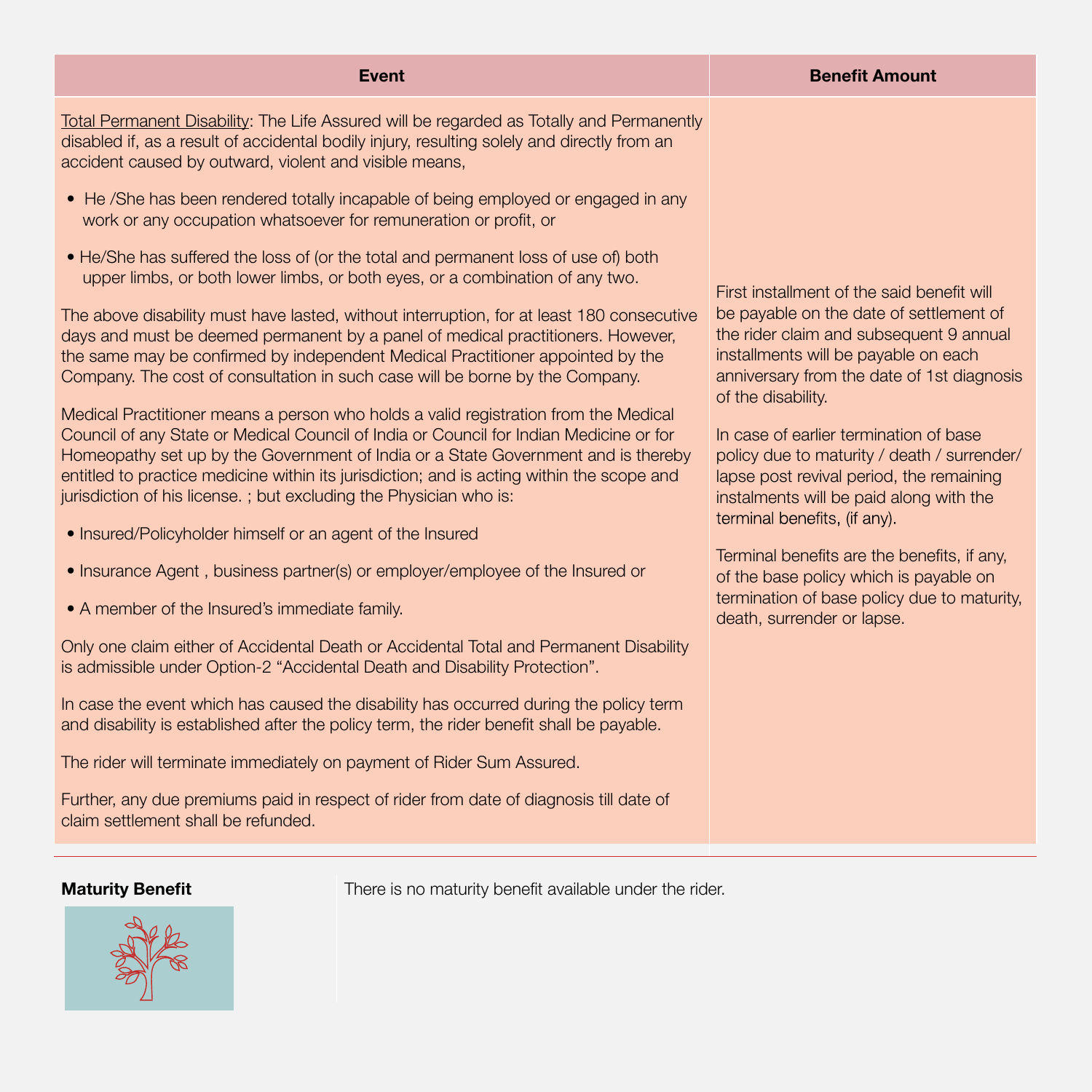## **Little privileges just for you**

| <b>Premium Payment Mode</b>                               | Premiums can be paid in single, yearly, half-yearly, quarterly or monthly modes which shall be<br>same as the Base Plan.<br>Premiums for various modes as percentage of annual premium are given below:<br>i) Monthly Premium (allowed by ECS only) - 8.83% of Annual Premium.<br>ii) Quarterly Premium- 26.5% of Annual Premium.<br>iii) Half-yearly Premium- 52% of Annual Premium.                                                                                                                                                                                                                                                                                                                                                                                                                                                                                                                                   |
|-----------------------------------------------------------|-------------------------------------------------------------------------------------------------------------------------------------------------------------------------------------------------------------------------------------------------------------------------------------------------------------------------------------------------------------------------------------------------------------------------------------------------------------------------------------------------------------------------------------------------------------------------------------------------------------------------------------------------------------------------------------------------------------------------------------------------------------------------------------------------------------------------------------------------------------------------------------------------------------------------|
| <b>Addition of Rider during the</b><br><b>Policy Term</b> | This Rider can be attached/added to the base policy:<br>a. On inception or on the Policy Anniversary of Base Policy, subject to eligibility criteria for the<br>Rider being satisfied.<br>b. In case of a minor life, it can be added on first Policy Anniversary after attainment of<br>majority.<br>c. If the balance Policy Term of Base Policy is less than 5 years, the Rider cannot be added.                                                                                                                                                                                                                                                                                                                                                                                                                                                                                                                     |
| <b>Flexibility for Change in Sum</b><br><b>Assured</b>    | Increase and decrease in Rider Sum Assured will be allowed subject to Minimum Sum<br>Assured under the Rider and Maximum Sum Assured under the base policy and further<br>subject to the IRDAI (Protection of Policy Holders' Interests) Regulations 2002 and IRDAI<br>(Protection of Policy Holders' Interests) (Amendment) Regulations 2002. Any change in Sum<br>Assured can only be done on the Policy Anniversary of the base Policy.                                                                                                                                                                                                                                                                                                                                                                                                                                                                              |
| Loans                                                     | There are no Policy loans separately available under the Rider. Loans available shall be as per<br>the Base Policy.                                                                                                                                                                                                                                                                                                                                                                                                                                                                                                                                                                                                                                                                                                                                                                                                     |
| <b>Free Look Period</b>                                   | You have an option of returing the Base Policy within a 15 days of receipt of the Policy<br>Document (30 days if you have purchased this Policy through Distance Marketing Mode)<br>if you disagree with any of the terms and conditions by giving us a written request for<br>cancellation of this Policy which is dated and signed by you which states the reasons for<br>your objections. We will cancel the policy and refund the Installment Premium received after<br>deducting proportionate risk premium for the period on cover, stamp duty charges and<br>expenses incurred by us on the medical examination of the Life Assured (if any).<br>Any cancellation of the base policy under the said freelook clause would also render the<br>rider to be cancelled and the same will be liable for a refund of instalment premium received<br>towards the said rider after deducting proportionate risk premium. |
|                                                           | This freelook option will not be applicable for cancellation of rider in isolation.<br>Note: Distance Marketing means insurance solicitation by way of telephone calling/ Short<br>Messaging Service (SMS)/other electronic modes like e-mail, internet & Interactive Television<br>(DTH)/direct mail/ newspaper and magazine inserts or any other means of communication<br>other than that in person.                                                                                                                                                                                                                                                                                                                                                                                                                                                                                                                 |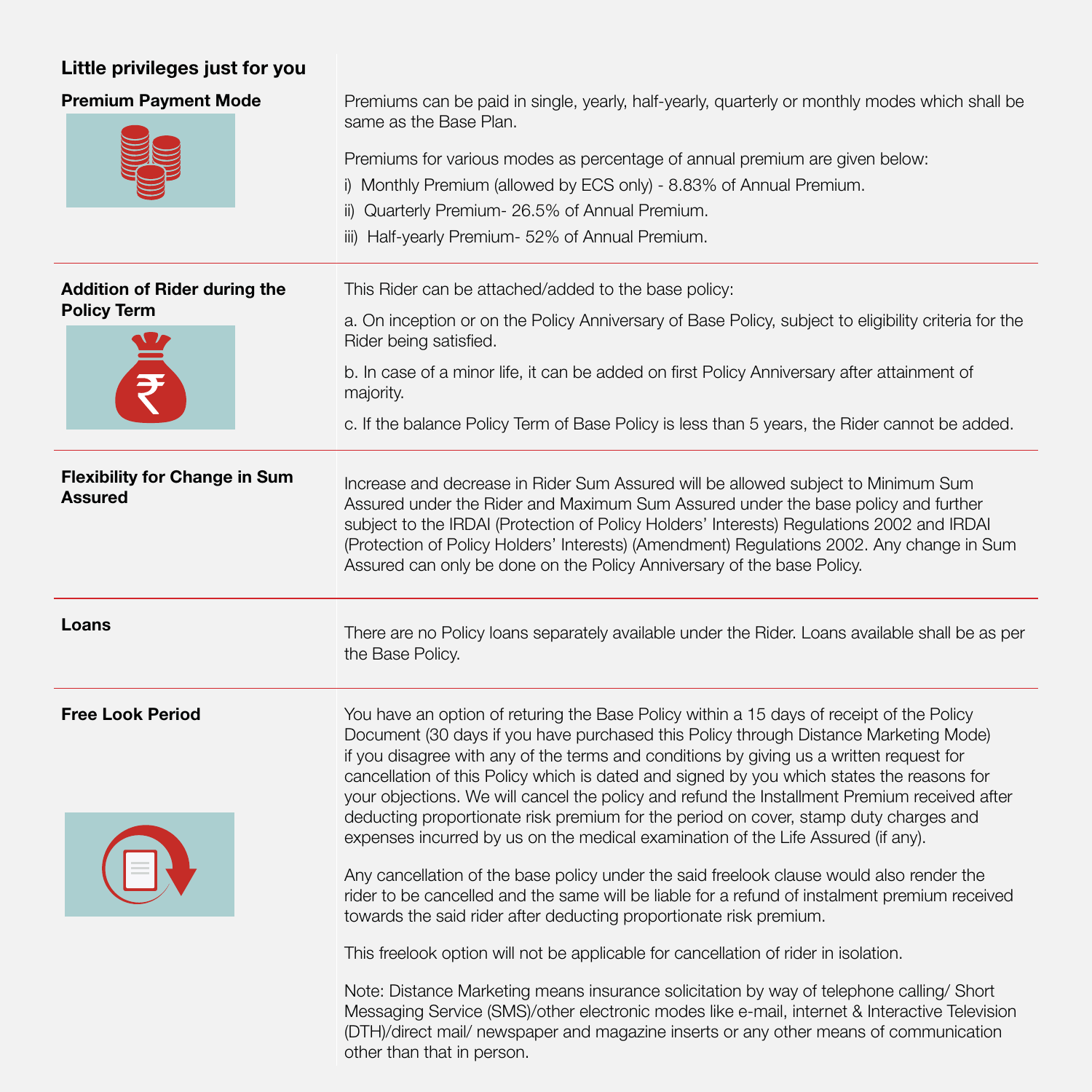

#### **Terms and Conditions**



**Grace period** You get a grace period of 30 days from the premium due date to pay your missed premium (15 days if you have chosen monthly premium payment mode). During these days, you will continue to be covered and be entitled to receive all the benefits subject to deduction of due premiums.

Not applicable for single premium payment option.

**i. Lapse :** The rider in isolation may be lapsed separately or it gets lapsed if the Base Policy is lapsed. If rider is lapsed in isolation with base policy in-force, the rider cannot be subsequently revived.

> If rider is lapsed along with the base policy, the policyholder has an option to revive the rider provided the base policy is revived.

| <b>Rider Premium Payment</b><br><b>Option</b> | <b>Rider Lapse Value</b>                                                                                                                                         |
|-----------------------------------------------|------------------------------------------------------------------------------------------------------------------------------------------------------------------|
| Regular pay                                   | If due Premiums for Regular Premium paying rider have not<br>been paid within the Grace Period, the rider shall lapse and<br>will have no value.                 |
| Single pay                                    | Not Applicable                                                                                                                                                   |
| Limited pay                                   | If due rider premiums for the first two (2) policy years have<br>not been paid in full within the grace period, the rider shall<br>lapse and will have no value. |

**ii. Paid-up:** 



| <b>Rider Premium Payment</b><br><b>Option</b> | <b>Rider Paid-Up Value</b>                                                                                                                                                                                                                                              |
|-----------------------------------------------|-------------------------------------------------------------------------------------------------------------------------------------------------------------------------------------------------------------------------------------------------------------------------|
| Regular pay                                   | No Paid up benefit is available under Regular pay rider.                                                                                                                                                                                                                |
| Single pay                                    | Not Applicable                                                                                                                                                                                                                                                          |
|                                               | If due premiums for first two (2) or more policy years have<br>been paid in full and any subsequent premium is not paid<br>within the grace period, the rider will be converted into a<br>paid-up rider provided the base policy is converted into a<br>paid-up policy. |
| Limited pay                                   | i.e. the rider cannot become paid-up in isolation and shall<br>be converted into a paid-up only if the base policy is made<br>Paid-Up.                                                                                                                                  |
|                                               | Paid-Up sum assured is equal to: "75% * Sum Assured *                                                                                                                                                                                                                   |
|                                               | (Number of completed months of rider term / Rider premium<br>term in months) * {(Total Rider term in months less Rider<br>premium term in months) /                                                                                                                     |
|                                               | (Total rider term in months less Number of completed<br>months of rider term)}"                                                                                                                                                                                         |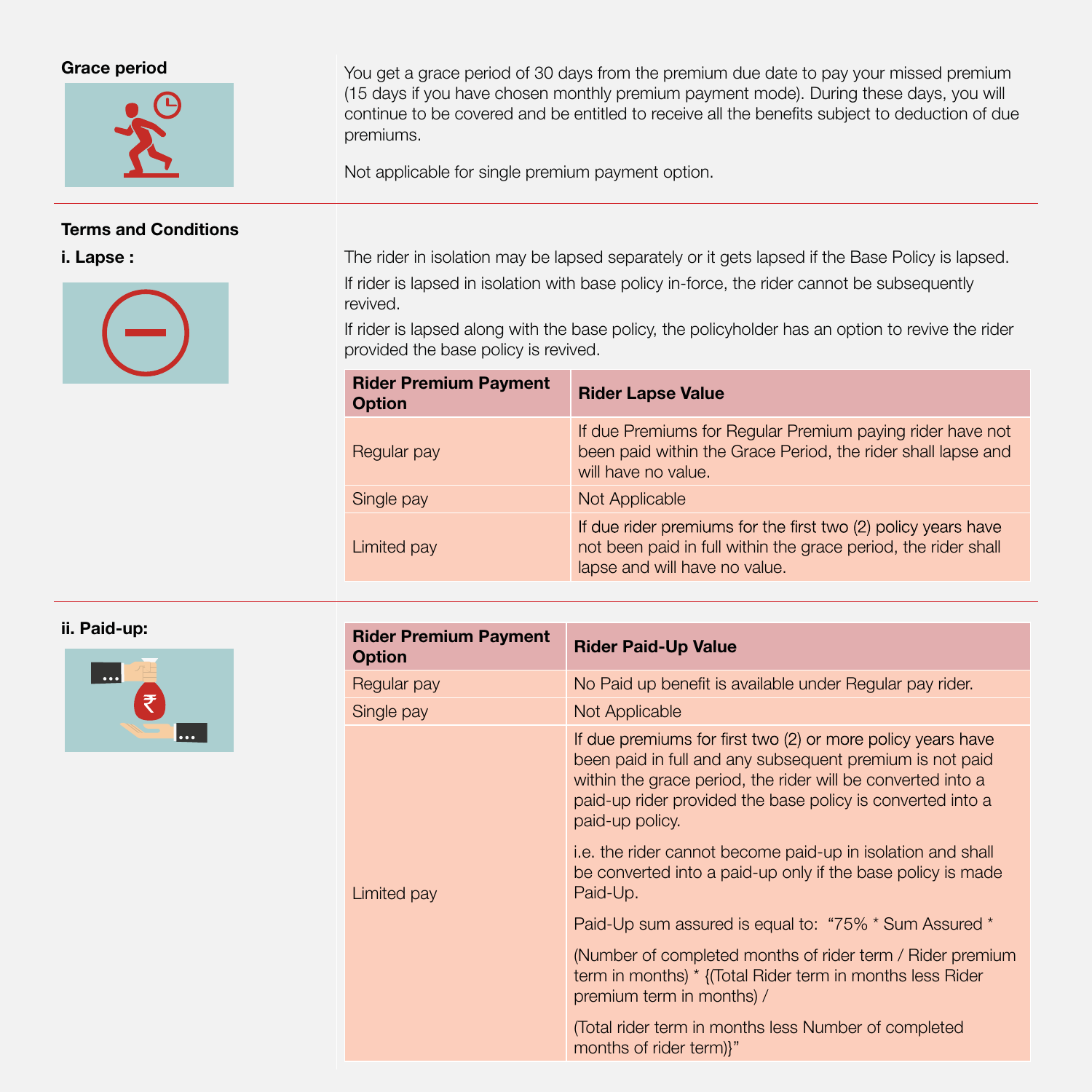

**iii. Surrender:** The rider in isolation may be surrendered separately or it gets surrendered if the base policy is surrendered.

| <b>Rider Premium Payment</b><br><b>Option</b> | <b>Rider Surrender Value payable</b>                                                                                                                                                                                                                                                                                                                                                                                                                                                                                      |
|-----------------------------------------------|---------------------------------------------------------------------------------------------------------------------------------------------------------------------------------------------------------------------------------------------------------------------------------------------------------------------------------------------------------------------------------------------------------------------------------------------------------------------------------------------------------------------------|
| Regular pay                                   | No Surrender Benefit is available under Regular pay rider.                                                                                                                                                                                                                                                                                                                                                                                                                                                                |
| Single pay                                    | Surrender Value is equal to<br>"70% * Single Premium including extra premium for<br>substandard lives, if any (exclusive of Goods & Services Tax)*<br>[Number of remaining complete months of Rider Term/Total<br>Rider Term in months]"                                                                                                                                                                                                                                                                                  |
| Limited pay                                   | Surrender Value is equal to:<br>"75%* Paid-Up Sum Assured / Sum Assured * Rider<br>outstanding term in complete months/ Rider Policy Term in<br>months * Total Premium payable including extra premium for<br>substandard lives, if any (exclusive of Goods & Services Tax)"<br>Surrender value will not be payable if the amount of<br>surrender value is less than Rs 100/-. The treatment of<br>such amount shall be as per the IRDAI direction, if any, as<br>applicable for unclaimed amount lying with the insurer. |

#### **iV.**

You may Lapse/Surrender/Discontinue the Rider alone OR along with the Base Policy. If the Rider is Lapsed/Surrendered/ Discontinued alone, then the benefits under the Base Policy shall continue for the remainder of the Base Policy Term. If the Rider is surrendered, it cannot be re-attached to the Base Policy.



**Revival Revival i.** The rider can be revived only along with the base plan and not in isolation.

ii. A lapsed/paid-up Rider cannot be revived once the Rider Policy Term is over. The revival will be considered on receipt of application from the Policyholder along with payment of all overdue Rider Premiums. The revival will be effected as per Board approved underwriting policy. No interest shall be charged on revival.

**Cancellation**<br>In case of misrepresentation, non-disclosure, and fraud by the insured the insurer reserves the right to cancel the policy. Benefit payable shall be as per Section 45 of the Insurance Act, 1938 as amended from time to time.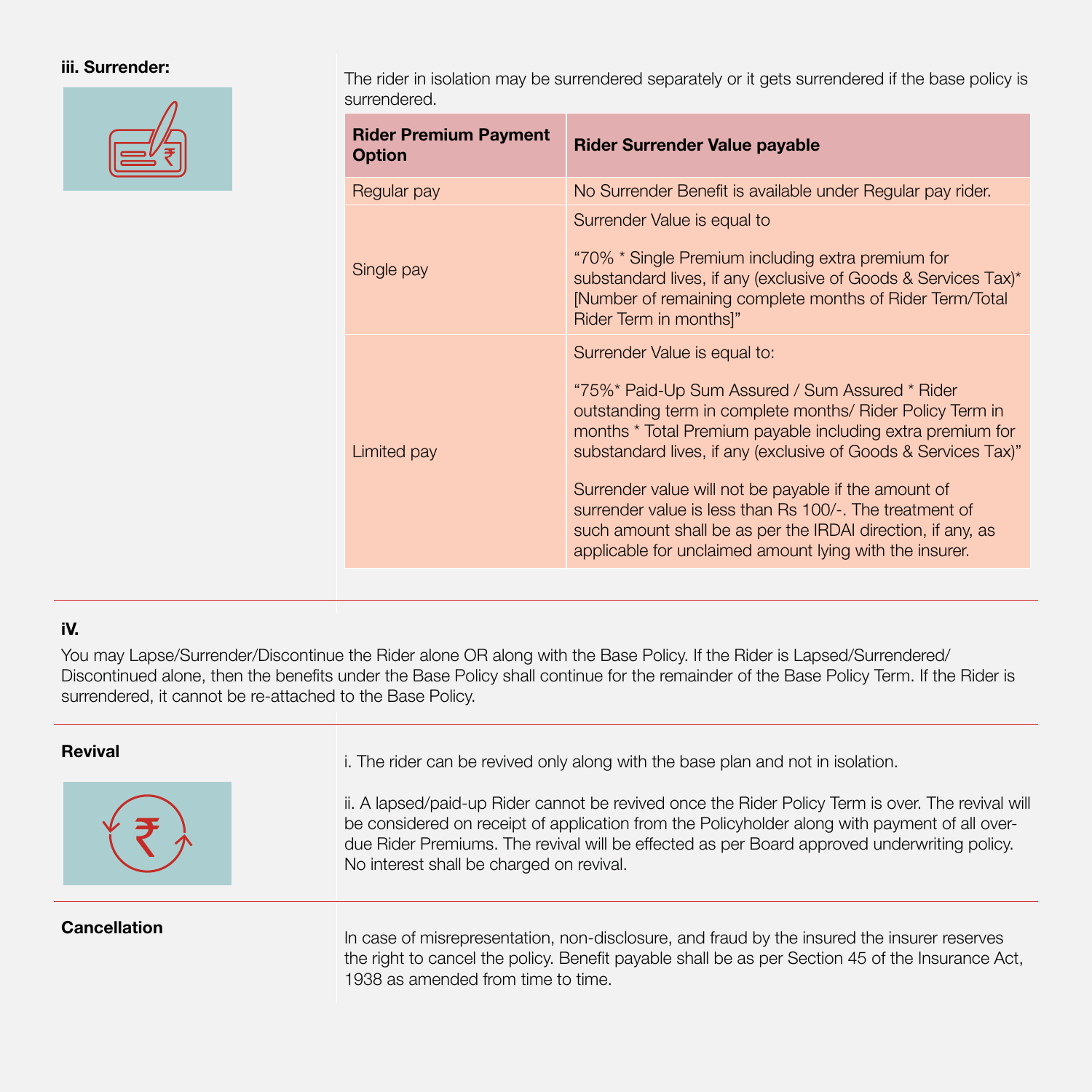| <b>Loadings/Discount</b>                                                                                    | Underwriting extra loadings on premiums may be applicable based on the company's under-<br>writing policy.                                                                                                                                                                                                                                                                                                                                                                                                                                               |
|-------------------------------------------------------------------------------------------------------------|----------------------------------------------------------------------------------------------------------------------------------------------------------------------------------------------------------------------------------------------------------------------------------------------------------------------------------------------------------------------------------------------------------------------------------------------------------------------------------------------------------------------------------------------------------|
| <b>Premium Discount</b>                                                                                     | Policies taken directly (i.e. without involving any channel) by Future Group employees, spouse<br>of the employees and their blood relatives will be eligible for a staff discount of 5% of each<br>annualized premium and single premium. Blood relatives include children of the employee,<br>parents of the employee, siblings of the employee (brothers / sisters).                                                                                                                                                                                  |
| <b>Exclusions</b>                                                                                           | No benefit will be payable in respect of any condition arising directly or indirectly from, through<br>or in consequence of the following exclusions:                                                                                                                                                                                                                                                                                                                                                                                                    |
|                                                                                                             | • Arising out of self-inflicted injury, suicide, war/invasion, injury during criminal activity with<br>criminal intent or death whilst under the influence of drug unless prescribed by the doctor,<br>alcohol, or narcotic substances;                                                                                                                                                                                                                                                                                                                  |
|                                                                                                             | • Arising out of riots, civil commotion, rebellion, war (whether war be declared or not), inva-<br>sion, hunting, mountaineering, steeple chasing or racing of any kind, bungee jumping, river<br>rafting, scuba diving, paragliding or any such adventurous sports or hobbies;                                                                                                                                                                                                                                                                          |
|                                                                                                             | • As a result of the life assured committing any breach of law with criminal intent;                                                                                                                                                                                                                                                                                                                                                                                                                                                                     |
|                                                                                                             | • As a result of accident while the life assured is engaged in aviation or aeronautics in any<br>capacity other than that of a fare-paying, part-paying or non-paying passenger, in any<br>aircraft which is authorized by the relevant regulations to carry such passengers and flying<br>between established aerodromes.                                                                                                                                                                                                                               |
|                                                                                                             | . Nuclear reaction, radiation or nuclear or chemical contamination;                                                                                                                                                                                                                                                                                                                                                                                                                                                                                      |
|                                                                                                             | This is a mere brochure and a summary of the terms and conditions of the Product. For<br>detailed terms and conditions please refer to the Rider Policy Document. In case of any<br>conflict between the terms specified in the brochure and the Policy Document, Policy<br>Document shall prevail.                                                                                                                                                                                                                                                      |
| <b>Prohibition of Rebates -</b><br>Section 41 of the insurance Act,<br>1938 as amended from time to<br>time | 1. No person shall allow or offer to allow, either directly or indirectly, as an inducement to any<br>person to take or renew or continue an insurance in respect of any kind of risk relating to lives<br>or property in India, any rebate of the whole or part of the commission payable or any rebate<br>of the premium shown on the policy, nor shall any person taking out or renewing or continuing<br>a policy accept any rebate, except such rebate as may be allowed in accordance with the<br>published prospectuses or tables of the insurer: |
|                                                                                                             | Provided that acceptance by an insurance agent of commission in connection with a policy<br>of life insurance taken out by himself on his own life shall not be deemed to be acceptance of<br>a rebate of premium within the meaning of this sub section if at the time of such acceptance<br>the insurance agent satisfies the prescribed conditions establishing that he is a bona fide<br>insurance agent employed by the insurer.                                                                                                                    |

2. Any person making default in complying with the provisions of this section shall be liable for a penalty which may extend to ten lakh rupees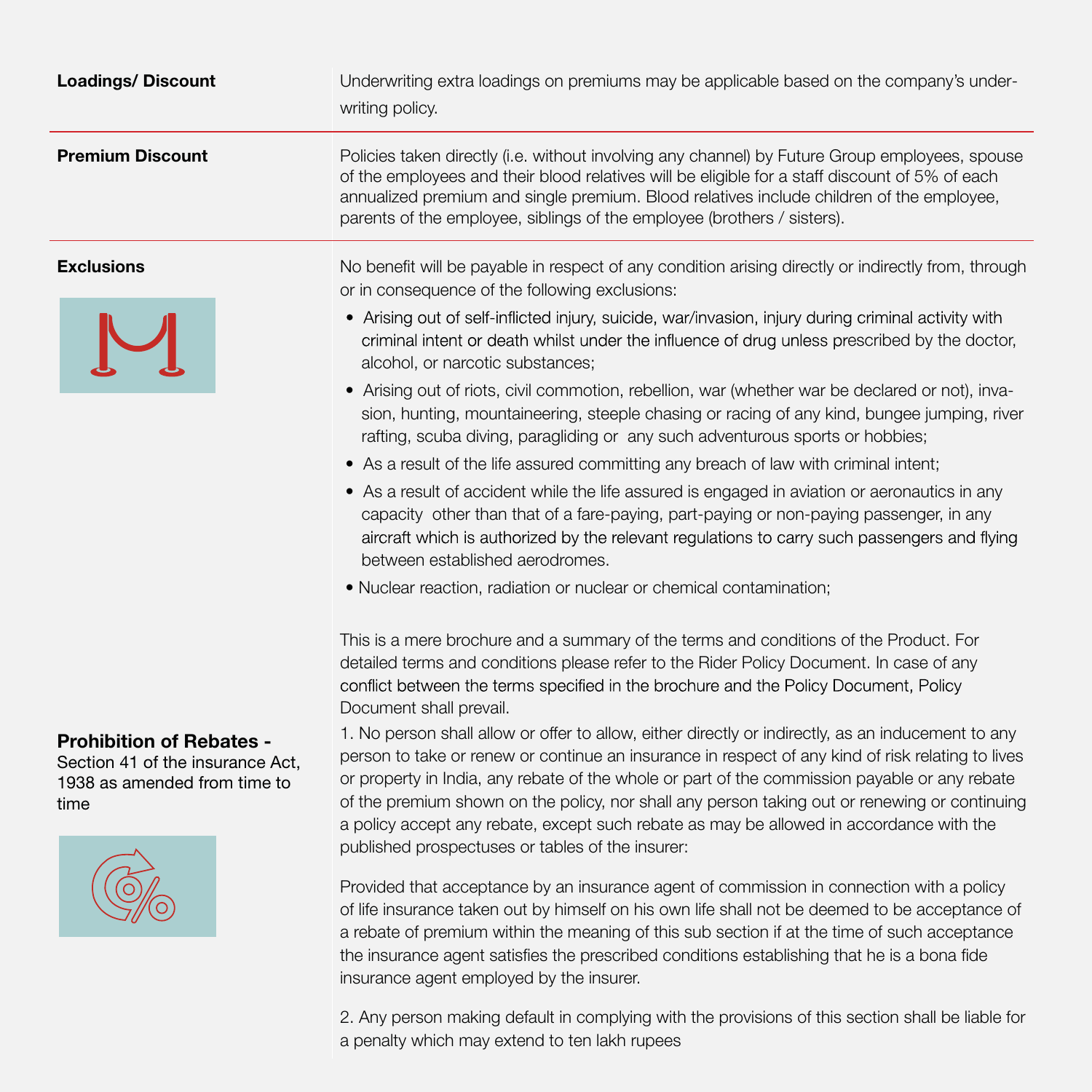### **Fraud and 'Misrepresentation -**

Section 45 of the insurance Act, 1938 as amended from time to time:

![](_page_8_Picture_2.jpeg)

1. No Policy of Life Insurance shall be called in question on any ground whatsoever after the expiry of 3 years from the date of the policy i.e. from the date of issuance of the policy or the date of commencement of risk or the date of revival of the policy or the date of the rider to the policy, whichever is later.

2. A policy of Life Insurance may be called in question at any time within 3 years from the date of issuance of the policy or the date of commencement of risk or the date of revival of the policy or the date of the rider to the policy, whichever is later, on the ground of fraud.

For further information, Section 45 of the Insurance laws (Amendment) Act, 2015 may be referred.